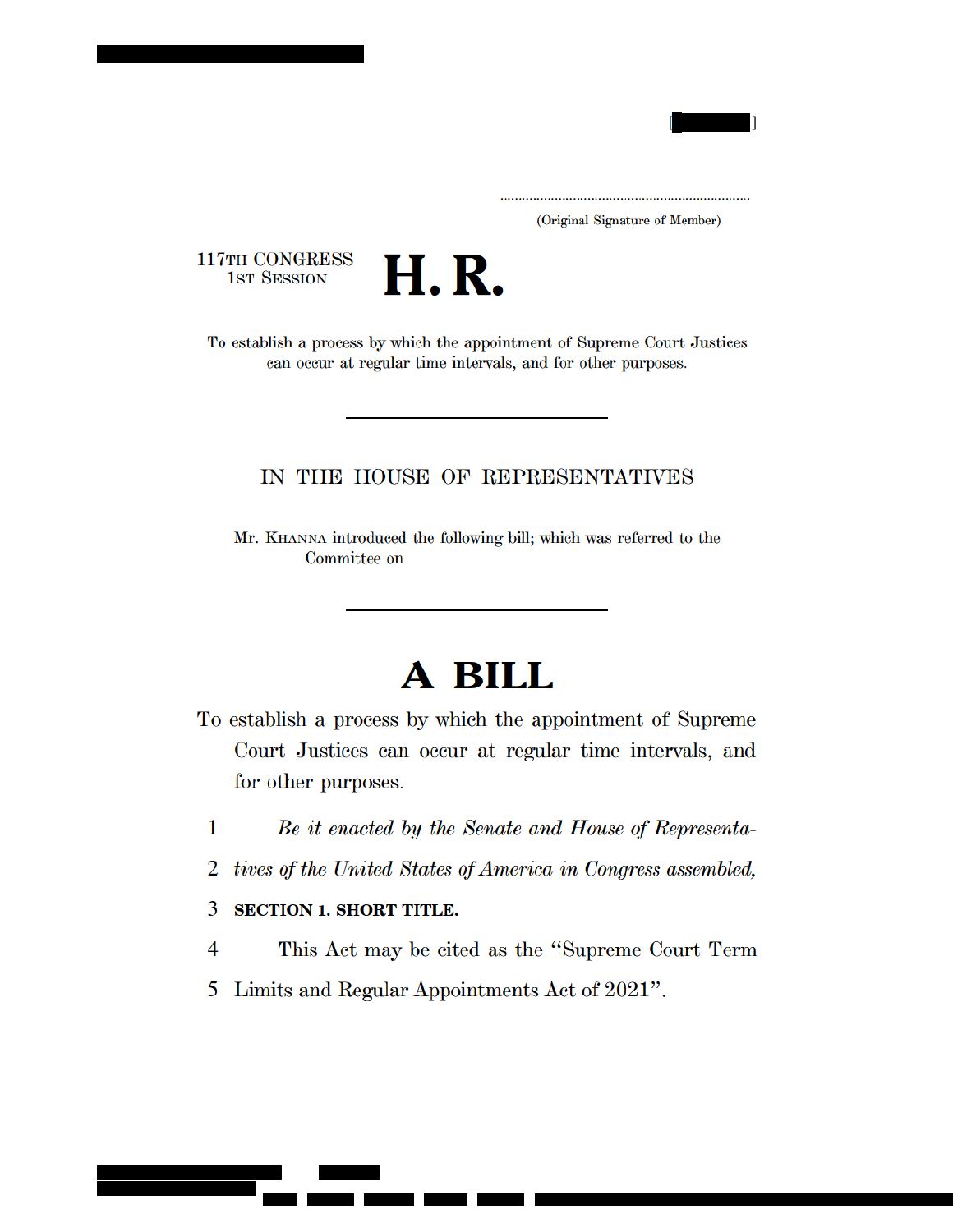#### 1 **SEC. 2. SUPREME COURT TERM LIMITS.**

 $\overline{2}$ (a) IN GENERAL.—Chapter 1 of title 28, United 3 States Code, is amended by adding at the end the following: 4

#### 5 "§7. Term limits

6 "The President shall, during the first and third years 7 after a year in which there is a Presidential election, nomi-8 nate, and by and with the advice and consent of the Sen-9 ate, appoint one Justice of the Supreme Court.

#### "§8. Senior Justices 10

"(a) IN GENERAL.—Except as provided in subsection 11 12 (c), the panel of justices exercising Judicial power in Cases and Controversies shall comprise the nine most junior Jus-13 14 tices.

15 "(b) DEEMED RETIRED.—After a Justice has served 16 18 years, that Justice shall be deemed a Justice retired from regular active service under section  $371(b)$ . 17

18 "(c) EXCEPTION.—No Justice appointed before the 19 date of enactment of this Act shall be counted toward the 20 panel of nine Justices described in subsection (a), nor shall they be required to retire from regular active service 21 22 under subsection (b).

#### 23 "\\$9. Waiver of advice and consent authority

"If the Senate does not exercise its advice and con-24 25 sent authority with respect to a President's nominee to 26 the Supreme Court within 120 days after the nomination,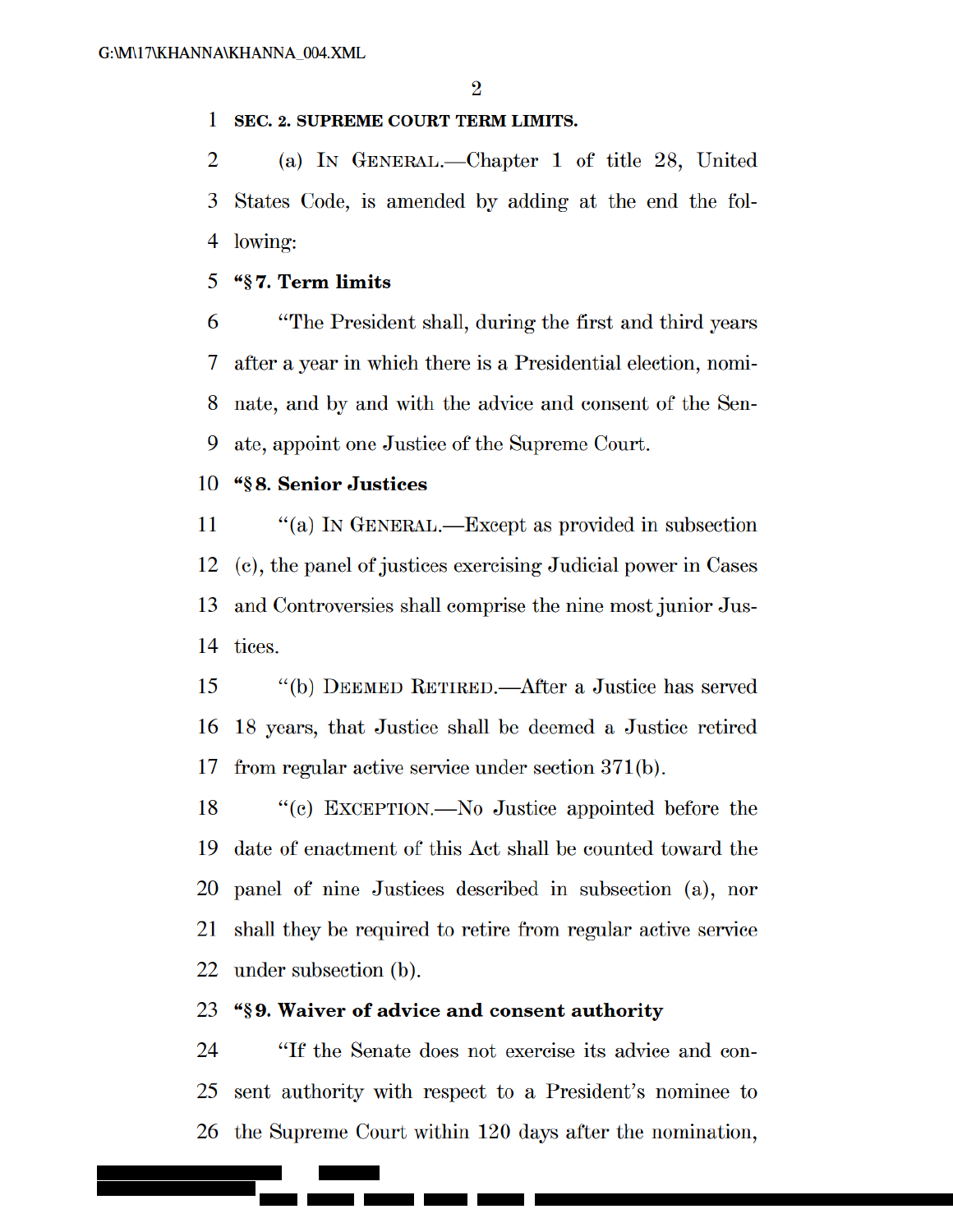the Senate shall be deemed to have waived its advice and 1 consent authority with respect to such nominee, and the 2 nominee shall be seated as a Justice of the Supreme 3 Court.". 4

5 (b) CLERICAL AMENDMENT.—The table of sections for chapter 1 of title 28, United States Code, is amended 6 7 by adding at the end the following:

"7. Term limits.

"8. Senior Justices.

"9. Waiver of advice and consent authority.".

#### 8 **SEC. 3. SENIOR JUSTICES.**

9 Section 294 of title 28, United States Code, is 10 amended—

11  $(1)$  by amending subsection (a) to read as fol-12 lows:

13 "(a) Any Chief Justice of the United States or Asso-14 ciate Justice of the Supreme Court who has retired from 15 regular active service under section  $371(b)$  of this title shall be known and designated as a Senior Justice and 16 may continue to perform such judicial duties as such Jus-17 tice is willing and able to undertake, when designated and 18 19 assigned by the Chief Justice of the United States.";

 $(2)$  in subsection  $(d)$ , by striking "of such 20 21 court" and all that follows through "Supreme" 22 Court." and inserting: "of such court, except that 23 any designation or assignment made to the Supreme 24 Court shall be in accordance with subsection  $(e)$ .";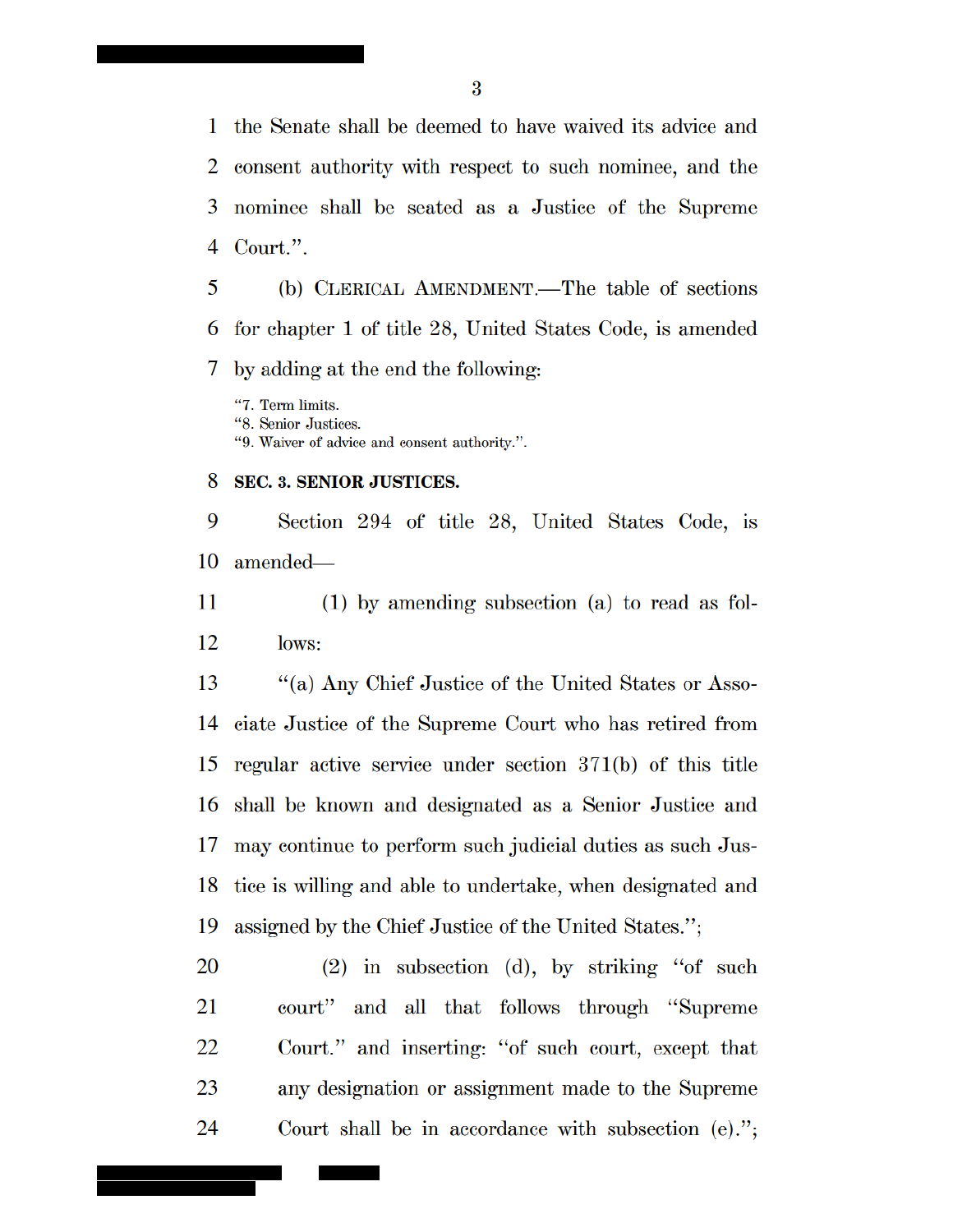(3) by redesignating subsection (e) as sub-section (g); and

 (4) by inserting after subsection (d) the fol-lowing:

 ''(e)(1) When there is a vacancy on the Supreme Court due to the death, disability certification under sec- tion 372, or removal of a Justice, the retired Chief Justice of the United States or Associate Justice of the Supreme Court who has most recently become a Senior Justice shall be designated and assigned to serve as a Justice until an appointment is made under section 7 of this title.

12 ''(2) If there is more than one vacancy on the Su- preme Court, the Senior Justice who has served in such capacity for the least amount of time shall be designated and assigned to serve as a Justice by the Chief Justice until each vacancy on the Supreme Court is filled.

17 ''(f) Any Chief Justice of the United States or Asso- ciate Justice of the Supreme Court who has retired from regular active service under section 372 may not be a Sen-ior Justice.''.

### **SEC. 4. EXCEPTION TO APPOINTMENT OF A SUCCESSOR.**

 (a) RETIRED JUSTICES.—Section 371 of title 28, United States Code, is amended—

24 (1) in subsection  $(d)$ —

25 (A) by striking "justice or"; and